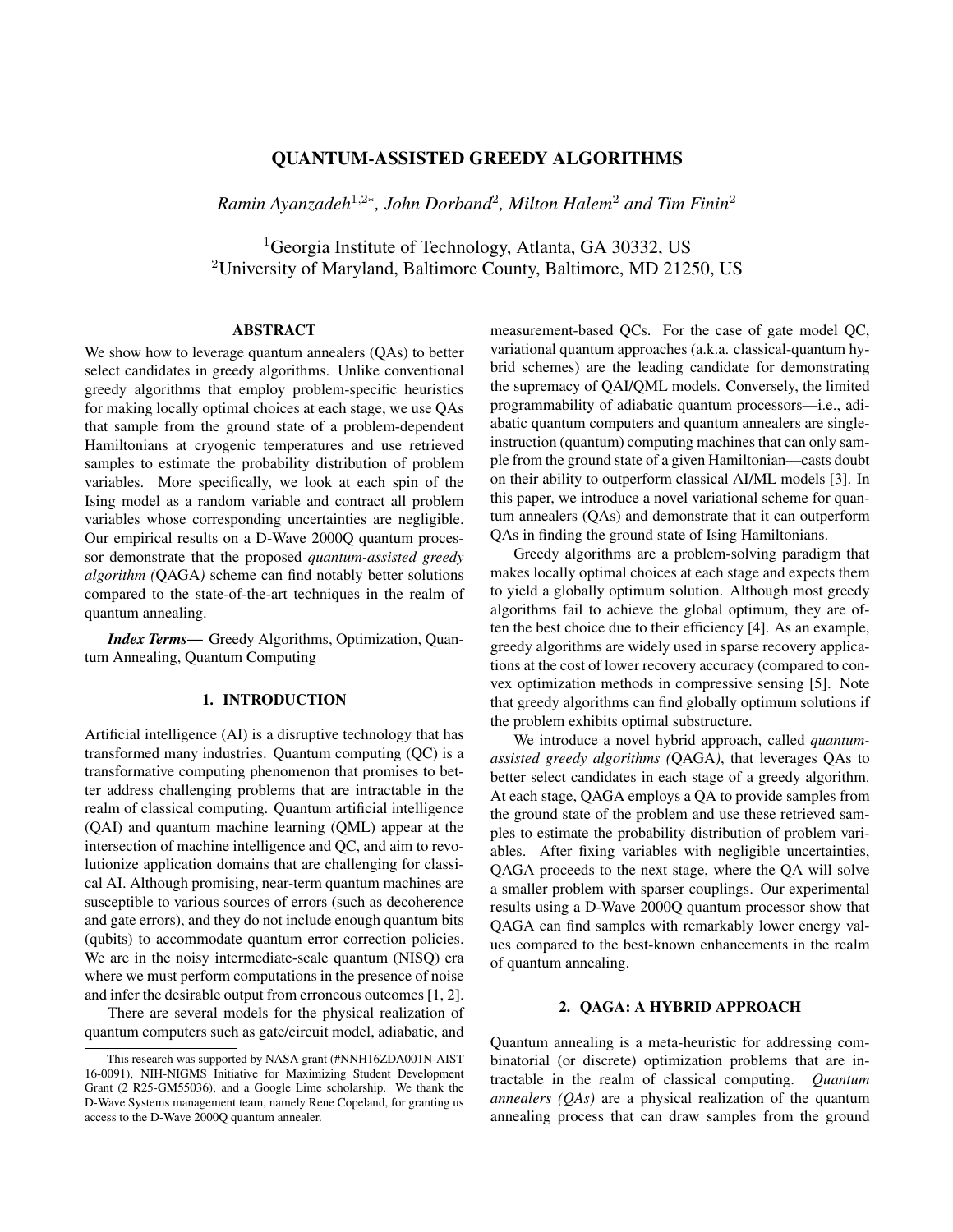state of the given Hamiltonians at cryogenic temperatures. The quantum processing unit (QPU) by D-Wave Systems is a single-instruction quantum computing machinery that can only sample from the ground state of the following Ising Hamiltonian:

$$
\mathcal{H} := E_{\text{Ising}}\left(\mathbf{z}\right) = \sum_{i=1}^{N} \mathbf{h}_{i} \mathbf{z}_{i} + \sum_{i=1}^{N} \sum_{j=i+1}^{N} J_{ij} \mathbf{z}_{i} \mathbf{z}_{j}, \quad (1)
$$

where  $N$  denotes the number of quantum bits (qubits), spin variables  $\mathbf{z} \in \{-1, +1\}^N$ , and h and J represent local fields and couplers, respectively [6, 7, 8].

To solve a problem using QAs, we must define coefficients of the Ising Hamiltonian—i.e., h and J—such that the ground state of the corresponding  $H$  represents a solution of the problem of interest [9]. However, physical QAs are susceptible to various error sources, and therefore executing a quantum machine instruction (QMI) on a physical QA is not guaranteed to achieve the ground state of the corresponding  $H$  [10]. Recent studies have shown that applying preprocessing and postprocessing policies can improve the fidelity of QAs. Nevertheless, such policies cannot bypass the technological barriers of physical QAs, and addressing hardware drawbacks can require device-level enhancements that may span generations of QAs [10].

We present the notion of *quantum-assisted greedy algorithms (*QAGA) to improve the fidelity of the near-term QAs. Algorithm 1 illustrates the QAGA process. Let  $z^*$  be the ground state of  $\mathcal{H}$ —i.e.,  $z^* = \arg \min_z \mathcal{H}$ . Our objective is to find a sample whose corresponding Ising energy value, shown in Eq. (1), approaches the energy value of the ground state of the given Ising Hamiltonian. More specifically, we aim to find  $\tilde{z}$  such that:

$$
|\mathcal{H}_{\mathbf{z}^*} - \mathcal{H}_{\tilde{\mathbf{z}}}| \to 0.
$$

OAGA starts with  $\tilde{\mathbf{z}} = \{\}$  and  $\mathcal{H}^{t=0} = \mathcal{H}$ . At each iteration, OAGA uses a OA to draw  $n$  samples from the ground state of  $\mathcal{H}^t$ . Let Z denotes the set of all samples, drawn by a QA from the ground state of  $\mathcal{H}^t$ , as  $Z = {\mathbf{z}^1, \mathbf{z}^2, \cdots, \mathbf{z}^n}$ where  $z^j \in \{-1, +1\}^N$ . Every sample  $z^j$  contains a measurement for all qubits. Hence, we can look at each problem variable  $z_i$  as a random variable with Bernoulli distribution that takes its value from  $\{-1, +1\}$ . After retrieving the sample set  $Z$ , we estimate the uncertainty of every problem variable  $z_i$  as follows:

$$
u(\mathbf{z}_i) = 1 - \frac{|\sum_{j=1}^n \mathbf{z}_i^j|}{n}.
$$
 (2)

For every variable  $z_i$  of  $\mathcal{H}^t$  that  $u(z_i) \leq \theta$ , where  $\theta \in$  $[0, 0.5)$  specifies the threshold parameter, we fix the value of optimum solution as:

$$
\tilde{\mathbf{z}}_i = \text{sgn}\left(\sum_{j=1}^n \mathbf{z}_i^j\right). \tag{3}
$$

since  $\theta$  < 0.5,  $\tilde{\mathbf{z}}_i$  is guaranteed to take its value from  $\{-1, +1\}.$ 

After fixing the value of  $z_i$ , we: (a) remove  $h_i$  from  $\mathcal{H}^{t+1}$ ; (b) add the value of  $\tilde{\mathbf{z}}_i J_{ij}$  (or  $\tilde{\mathbf{z}}_i J_{ij}$ ) to  $\mathbf{h}_i$ , for  $j = 1, 2, ..., N$ and  $i \neq j$ ; and (c) remove the coupler  $J_{ij}$  (or  $J_{ji}$ ) from  $\mathcal{H}^{t+1}$ . QAGA terminates when  $\mathcal{H}^t \equiv \mathcal{H}^{t+1}$ . If QAGA ends without fixing all problem variables, we apply the multi-qubit correction (MQC) method [10] on the samples from the last QAGA stage and assign values for the remaining problem variables.

Contracting variables with negligible uncertainties results in a new Ising Hamiltonian  $(H^{t+1})$ , which is smaller and sparser compared to  $\mathcal{H}^t$ . Hence, at each iteration of QAGA, the remaining Ising Hamiltonian becomes easier to solve with physical QAs. Note that contracting variables reduces the number of qubits  $(N)$  correspondingly. Finally, we can apply a classical local optimization heuristic, such as the singlequbit correction (SQC) method [10], to increase the probability of finding the ground state.

Input: H, θ Output: z˜ z˜ ← {} H<sup>t</sup> ← H Ht+1 ← {} while Ht+1 ̸= H<sup>t</sup> do Ht+1 ← H<sup>t</sup> Z ← {z 1 , z 2 , · · · , z <sup>n</sup>} = arg min<sup>z</sup> H<sup>t</sup> for i ← 0 to N do if u(zi) ≤ θ then <sup>z</sup>˜<sup>i</sup> <sup>←</sup> sgn P<sup>n</sup> <sup>j</sup>=1 z j i H t+1 <sup>h</sup><sup>i</sup> ← {} for j ← 0 to N do if Jij ∈ Ht+1 then H t+1 <sup>h</sup><sup>j</sup> ← Ht+1 h<sup>j</sup> + Jijz˜<sup>i</sup> H t+1 <sup>J</sup>ij ← {} end if Jji ∈ Ht+1 then H t+1 <sup>h</sup><sup>j</sup> ← Ht+1 h<sup>j</sup> + Jjiz˜<sup>i</sup> H t+1 <sup>J</sup>ji ← {} end end end end end if |z˜| < N then zˆ ← MQC(Z) z˜ ← zˆ ∪ z˜ end return z˜

Algorithm 1: Quantum-assisted greedy algorithm (QAGA) for minimizing an Ising Hamiltonian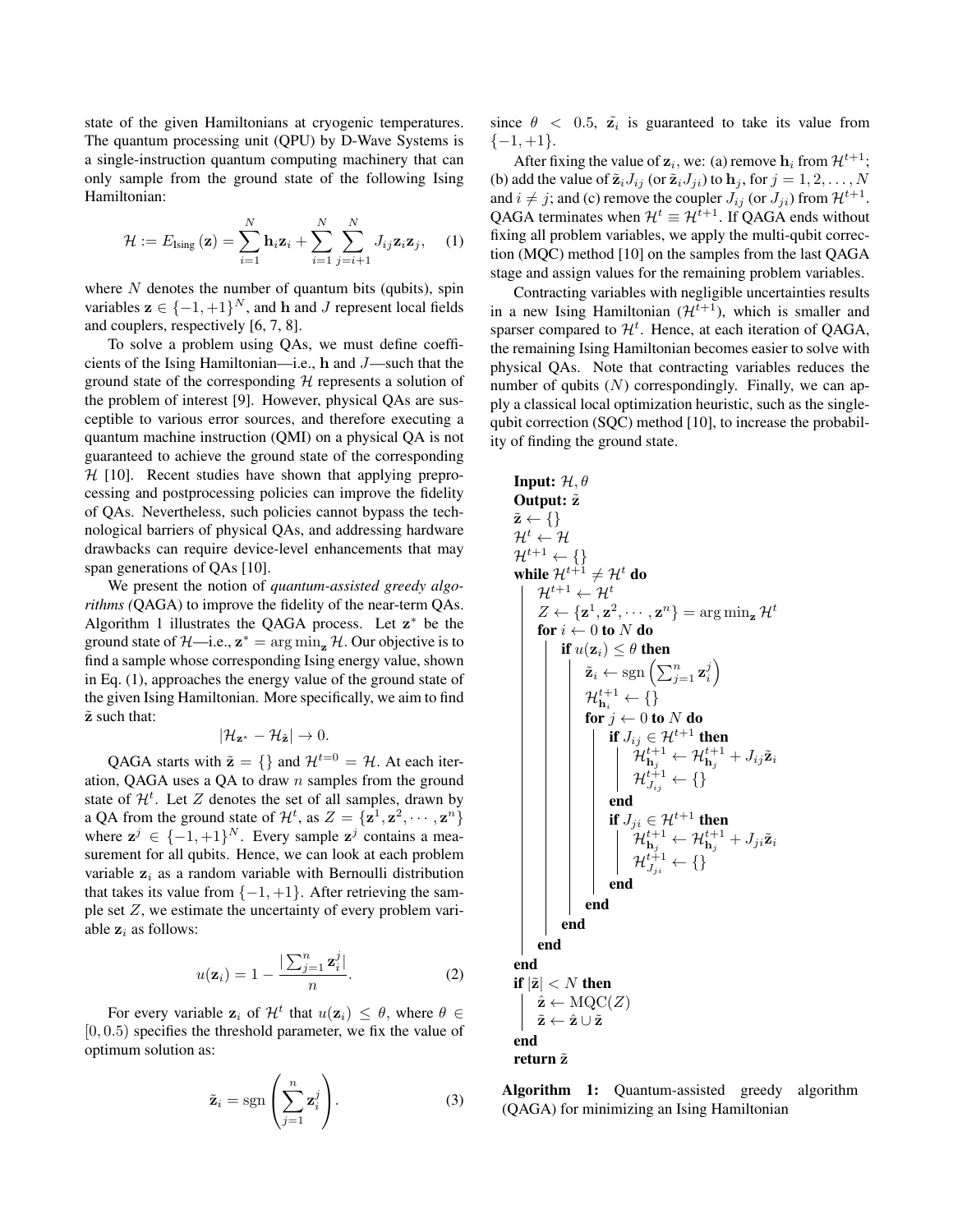#### 3. RESULTS

We use randomly generated Ising Hamiltonians for evaluating the performance of the proposed QAGA and compare it with MQC, which is the state-of-the-art technique in the realm of QA [10]. We employ three different types of benchmark problems: (a) coefficients drawn uniformly from  $\{-1, +1\}$ (binary coefficients); (b) coefficients drawn uniformly from  $[-1, +1]$  (uniform coefficients); and (c) coefficients drawn from the standard normal distribution (normal coefficients). For our evaluations, we use a D-Wave 2000Q QA. Since randomly generated problems are not compatible with the working graph of QAs, we use the minor-embedding heuristic [11] for embedding the arbitrary random graphs to the Chimera topology of the D-Wave 2000Q quantum processors. QAGA iteratively contracts variables whose uncertainties are negligible; thus, the Ising Hamiltonian in QAGA has a dynamic structure, and we need to apply the embedding in all iterations of QAGA. Thus, QAGA needs to embed the remaining Ising Hamiltonian to an executable QMI on the target QA.

We compare the performance of QAGA to QA with ten spin-reversal transforms and longer inter-sample delay (denoted by QA), which is a notably stronger baseline. As our second baseline, we apply MQC to the result of the first baseline (denoted by MQC). For each QMI, we request 1,000 samples for all methods.

#### 3.1. Experiment A

For every problem in this experiment, we generate a random graph of size 50 with a specified sparsity rate ( $s \in$  $\{0.05, 0.25, 0.5, 0.75, 1.0\}$ . More specifically, we randomly select edges from a complete graph with  $N = 50$  nodes where the sparsity rate  $s$  denotes the probability of selecting edges. We then set values of the corresponding biases and couplers randomly. The uncertainty threshold in QAGA is  $\theta = 0.0$ —i.e., all spins must have the same value so QAGA can fix them for the next stage. We obtained this threshold empirically by evaluating the performance of QAGA on a small problem set. We study the sensitivity of QAGA to  $\theta$  in the following experiment.

Figure 1 illustrates the performance comparisons between QAGA and QA in minimizing Ising Hamiltonians with binary, uniform and normal coefficients. For each case, we generate 100 random problems. In this experiment, all randomly generated Ising Hamiltonians include 50 spin variables  $(N = 50)$ . For each sparsity rate, the corresponding column illustrates the number of times that QA has found a better sample (compared to QAGA), the number of times that QA and QAGA demonstrated the same performance (i.e., best samples from both methods had identical Ising energies), and the number of times that QAGA has outperformed QA.

In the same manner, Fig. 2 illustrates the performance comparisons between QAGA and MQC in minimizing the same 100 randomly generated Ising Hamiltonians with binary, uniform and normal coefficients. Note that all arrangements in this experiment (e.g., number of variables, sparsity rate, number of spin-reversal-transforms, etc.) were identical to the previous experiment. Similar to Fig. 1, each column in Fig. 2 represents the number of times that MQC has found a sample with lower energy, MQC and QAGA had similar performance, and QAGA resulted in a sample with a lower Ising energy value.

### 3.2. Experiment B

In this experiment, we aim to study the impact of the threshold parameter on the performance of QAGA. To this end, we measure the average number of stages (iterations) that QAGA takes to converge. Table 1 illustrates the average number of iterations that QAGA takes to solve 100 random benchmark problems with  $N = 50$  variables and normal coefficients.

Table 1. Average number of iterations for QAGA in solving 100 random benchmark problems with different thresholds

|      | sparsity rate $(s)$ |                     |                   |      |      |
|------|---------------------|---------------------|-------------------|------|------|
| Ĥ    | 0.05                |                     | $0.25 \quad 0.50$ | 0.75 | 1.00 |
| 0.25 |                     | 3.25 2.80 3.15 3.40 |                   |      | 3.30 |
| 0.15 |                     | 3.60 3.40 3.35 3.45 |                   |      | 3.65 |
| 0.05 | 4.10                | 4.45                | 4.30              | 3.20 | 4.05 |
| 0.00 |                     | 5.50 6.20 2.10      |                   | 2.05 | 2.30 |

Table 1 reveals that for Chimera-like problems (i.e., sparse problems where  $s = 0.05$  or 0.25), when  $\theta \rightarrow 0$ , QAGA takes more iterations (i.e., slower convergence). On the other hand, for dense Ising Hamiltonians, where  $s \to 1$ (i.e., clique like problems), when  $\theta \rightarrow 0$ , QAGA converges quickly—the maximum number of iterations appears on  $\theta \sim 0.1$ .

#### 4. CONCLUSION

Quantum annealers are a type of adiabatic quantum computer that can sample from the ground state of Hamiltonians. Unfortunately, several technological barriers preclude physical QAs from attaining the ground state of the given problem Hamiltonians. We introduce the notion of *quantum-assisted greedy algorithms (*QAGA*)* that employs QAs for making globally optimum choices at each stage of a greedy algorithm. QAGA views QAs as a physical process that naturally draws samples from the ground state of Ising Hamiltonians (i.e., a problem-dependent Boltzmann distribution) at cryogenic temperatures. Combining QAs and greedy algorithms addresses the limitations of both and results in remarkably better solutions, albeit executing multiple QMIs for one problem.

Our empirical results on a D-Wave 2000Q quantum processor demonstrate that QAGA finds samples with remarkably lower energy values compared to the multi-qubit correc-